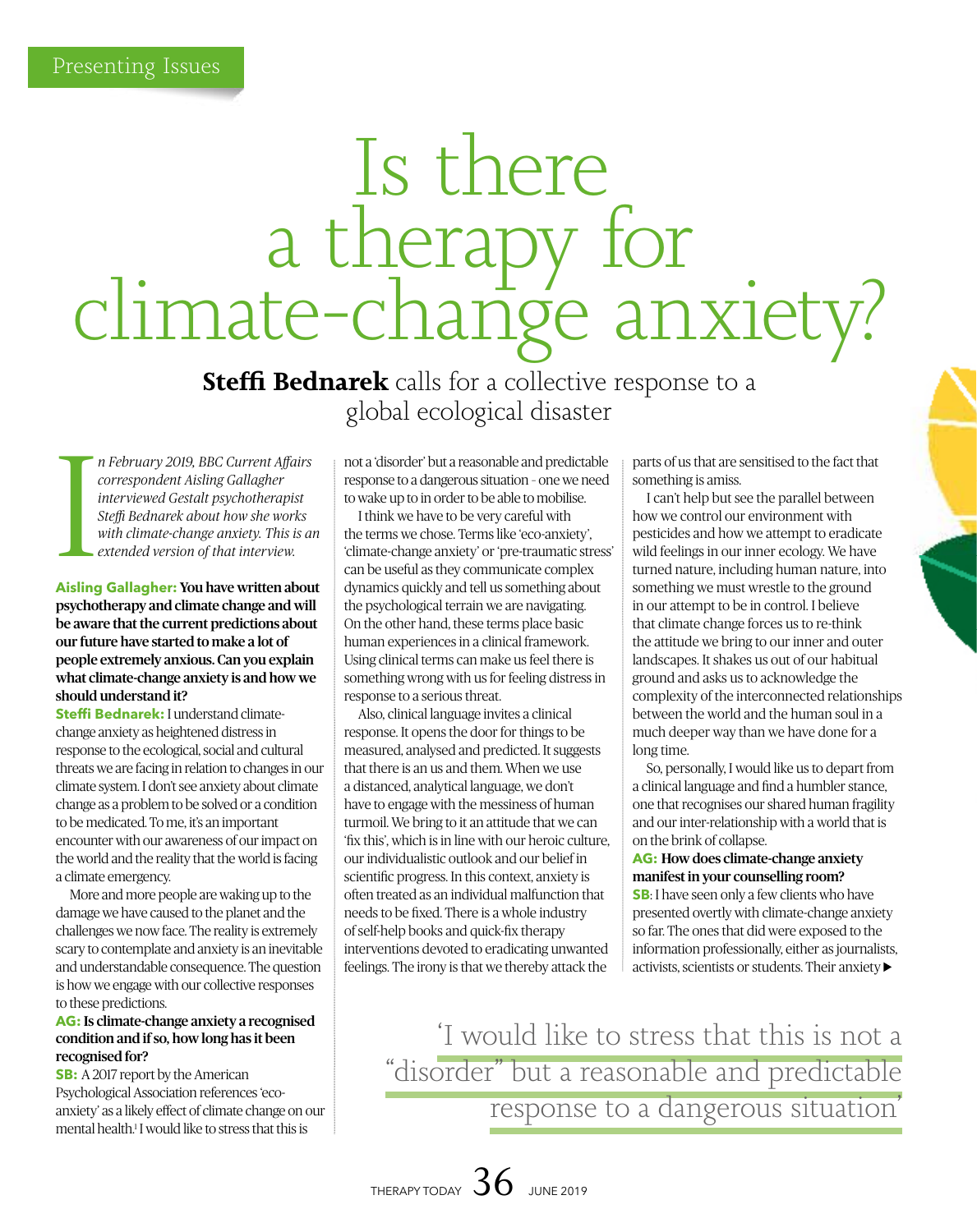

manifested in distress about images of disaster affecting themselves and their children and loved ones in the near future. What these clients suffered from most, apart from general anxiety symptoms, was a feeling of isolation, highlighted by what they perceived to be inertia in people around them. In our grief-phobic culture, these individuals carry the weight of the sorrows of the world for the rest of us and all too often they carry it alone. Some clients described mental health professionals treating their anxiety as unfounded, pathological and excessive. They didn't know how to find informed counsellors or psychotherapists and this heightened their sense of helplessness and feeling that there was no one to turn to.

Most people still avoid thinking about climate change, not because they don't care but because it is too overwhelming. We dissociate when we feel unable to deal with the enormity of the challenges we are facing. Weintrobe speaks about disavowal – a state where the person splits off uncomfortable knowledge so that it doesn't interfere with their everyday life.2 Climate change reality is accepted, but its impact is minimised. This defence can lead us further and further away from accepting the dire state of affairs and our role within it. The more reality is systematically distorted or avoided, the more anxiety builds up unconsciously and the need for further disavowal increases. In this way, we maintain

emotional equilibrium but at a high cost to the Earth. And this makes our situation dangerous. When the splitting is no longer possible, there is either further defence through anger or projection or collapse into anxiety. This is what we work with as psychotherapists.

I believe that we currently live in a trauma field that affects all of us. The American psychiatrist Lise van Susteren has coined the term 'pre-traumatic stress disorder',3 which she describes as 'a before-the-fact version of classic PTSD'. It is about anticipated trauma rather than trauma we have already experienced. She later changed the word 'disorder' to 'condition' to make it clear that, in her eyes, it would be disordered not to feel stress, given the information we have. So the question becomes, what support do we collectively need in order not to freeze and anaesthetise ourselves against this context of so much loss?

There is an emotional range within which most people can sustain strong feelings without either dissociating and numbing at one end of the spectrum or going into blind panic at the other. This window of tolerance describes the range within which we can engage with difficult truths while staying connected. Therapists trained in trauma work will know how to support self-regulation through mind-body and nervous system regulation. This is important work. In the case of anticipated trauma, it is important to remember the concept of posttraumatic growth, which tells us that positive, far-reaching psychological shifts can occur as a result of experiencing adversity. Individuals' personal resilience to withstand trauma is increased through connection to strong social networks and supportive relationships. The building of community can therefore be seen as a way of increasing collective resilience.

In the face of trauma and turmoil, what we need most is connection – connection to each other, connection to community, to friends, to nature and to ourselves and compassion for others and ourselves. This is lacking for many people in our culture. Anxiety becomes problematic if the conditions needed for individuals to be heard and supported are absent. This forces sorrow and pain underground and it can then become unmanageable or harden into violence or persecution of otherness.

I believe that we need recourse to safe spaces that can hold the raw, undefined edge of our fear, grief and outrage. There is so much emphasis today on getting get rid of unwanted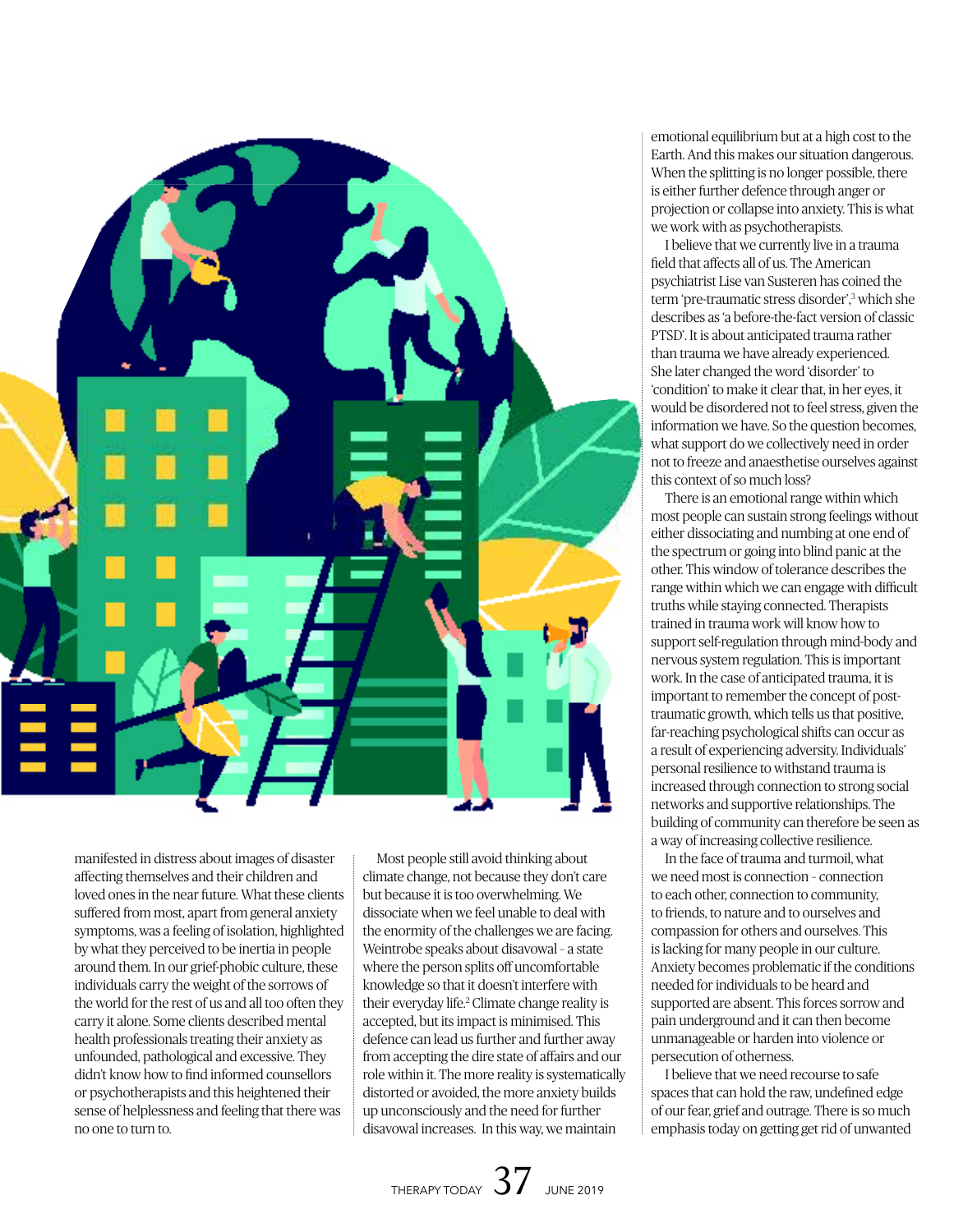# **I JUST SEE NATURE COLLAPSING AROUND ME**

I came across the term 'solastalgia' a few years ago. It is a relatively new term that describes a form of mental or existential distress (anxiety) caused by environmental degradation, mainly climate change. After reading an article about it,<sup>13</sup> I realised that I have been 'suffering' from such a condition for a long time. In retrospect, I can say that my life has been marked by feelings (and concerns) about environmental damage.

As a result, I decided, at a very young age, not to have children. After 35 years of working in the field of biology and living through a lot of ecological changes, I think that decision was the most important I have ever taken.

 I am a marine biologist and a university lecturer in environmental science in Columbia, South America. Lately, I am having a really difficult time, as my students struggle to deal with the data I present to them. Many simply close themselves off and refuse to accept it. I have also stopped talking to my colleagues about the subject, simply because I get a lot of negative responses. 'Fatalist' is the least negative of the adjectives they use to describe what I consider an honest approach to the crisis.

In my classes, I talk about cognitive dissonance, optimism bias, in-group loyalty and out-group hostility and death terror management to try to explain why most people deny or put off reality, but that does not seem to help much. I feel frustrated about not being able to convey the urgency and magnitude of the crisis, and I feel like I am wasting my time altogether. That is a terrible thing to feel when you love what you do – teaching. So now my own solastalgia is at its peak.

For me personally, environmental grief has been the most difficult emotion to deal with. We live in a

grief-phobic society and I am not separated from that. I am afraid that any societal collapse will result in a lot of violence. My wife and I sometimes think about what we will do if society collapses. She really does not want to talk about it at all, and when she does, it is because she sees my preoccupations getting out of control. Fortunately, we don't have kids to worry about.

And that is where I am at a loss. I have no clue about what to do. Although I try to occupy my mind with positive thoughts, the despair continues to linger over my head 24/7. Every day I walk my dogs in the green tropical mountains where we live, and I can see nature showing many signs of change.

I do not enjoy my walks anymore. I just see nature collapsing around me, and it is all I can think about. Sometimes I catch myself thinking horrible things such as 'I hope we humans go extinct soon, so nature can recover faster'.

My therapist helps sometimes, but she herself is not convinced things are that bad, although she does not tell me that directly. I can see it in her eyes, and in the tiny facial expressions she makes when I am talking about these issues. Sometimes I think I am wasting my time talking to her about it; I am sure she is not very interested in what I am saying. (It is something we have discussed, and she knows I have written this!)

I don't know where to go with my grief. Grief is a communal issue. Why would anyone grieve in solitude? However, that is what most environmentally-aware people like us have to do all the time for fear of being ridiculed. I feel fortunate to be able to interact with people on the Climate Psychology Alliance network and I hope, with time, I will learn to live with chronic solastalgia. **Juan Camilo Jaramillo** 

emotions. What I am proposing is the opposite – it is about building our capacities to stay open and responsive to what life lays at our collective feet. This can't be an individual endeavour. We are facing this collectively and need to think about collective responses.

# **AG:** Has climate change awareness changed the way you work with clients?

**SB:** For a long time, I felt I lacked the skills to know when and how to address wider world issues with clients as this was not something that featured in my training, the conferences I attended or the journals I read. Mostly it seemed as if the aperture of what constitutes an adequate focus in the consulting room was too narrow for climate change to emerge as a valid topic. Elsewhere,4 I have discussed how our profession's individualistic perspective tends to individualise the client's experience and focus on the client's perceptions of the world rather than the state of the world itself. Psychotherapy may therefore be at risk of dissociation from the fact that our lives are intricately interwoven with the living systems of the world and that these systems are breaking down.

I started to experiment with subtle ways to widen the focus while being careful not to force anything on the client. Many personal fears and wounds can be tied into larger, collective threads. Noticing where individual lives touch a larger story seemed to open up new ground. I also realised that many clients talk about the weather to ease themselves into a session. It was often me who moved the conversation on with the question 'So, how are you'? It was as if I were suggesting that the weather was not an adequate topic for psychotherapy. With some clients, all it took was for me to stay with the topic that they brought up. We soon ended up speaking about the ways they anaesthetise and cut off from nature or the state of the world. Once the numbing was named, their memories of caring deeply often flooded in, as well as a longing to connect to something larger than their self. Many clients re-connected with an energy to engage with the world.

I have started to view climate-change anxiety and its related disavowal as a threshold emotion that can lead to a larger awareness of what really matters to us and guide us into action. In order to facilitate this process, I had to get myself out of the way and re-frame my own perspective of what constituted an appropriate focus in the consulting room.

The issue is not anxiety itself, but how we meet this anxiety. Our symptoms tell us that